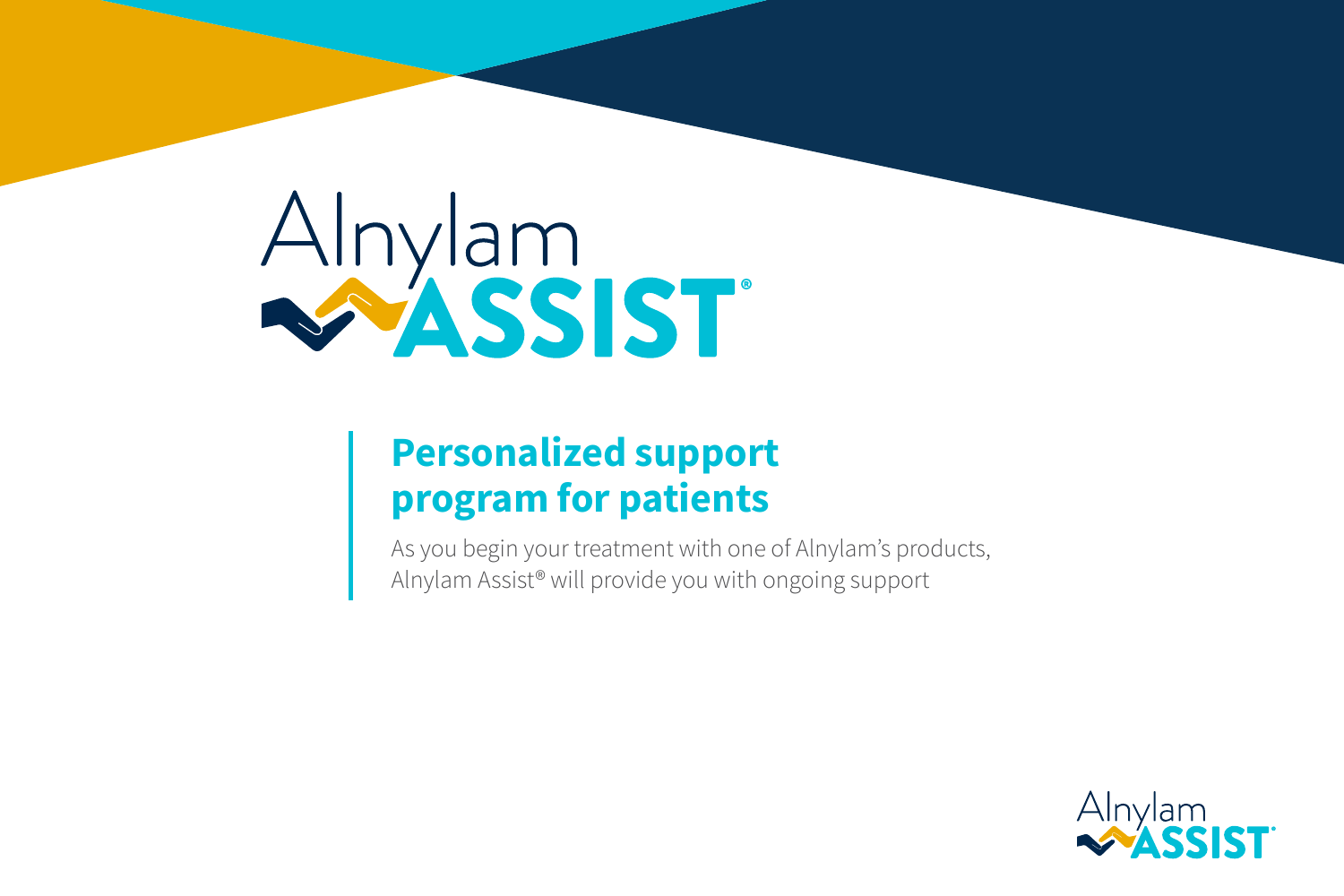# Alnylam Assist® is here to help

### **What is Alnylam Assist®?**

The Alnylam Assist® support program offers you a number of personalized services throughout your treatment with an Alnylam product. This includes helping you understand your insurance coverage for your treatment and the options for financial support for which you may be eligible. Alnylam Assist® also will provide materials that may help start conversations with your doctor and family about your treatment.

#### **When beginning treatment with an Alnylam product, your dedicated Case Manager will:**



**Reach out to you and your doctor within 2 business days after receiving a Start Form from your doctor**



**Help you understand your insurance coverage for treatment and explain financial assistance options for which you may be eligible**



**Work with your insurance provider to help you get started on treatment as soon as possible<sup>a</sup>**



**Provide you with customized ongoing support throughout your treatment**

<sup>o</sup> The time from when a Start Form is submitted to the time when a first administration can occur may vary for each individual and will depend on factors such as insurance type, the hospital system, and the timely submission of necessary documentation.

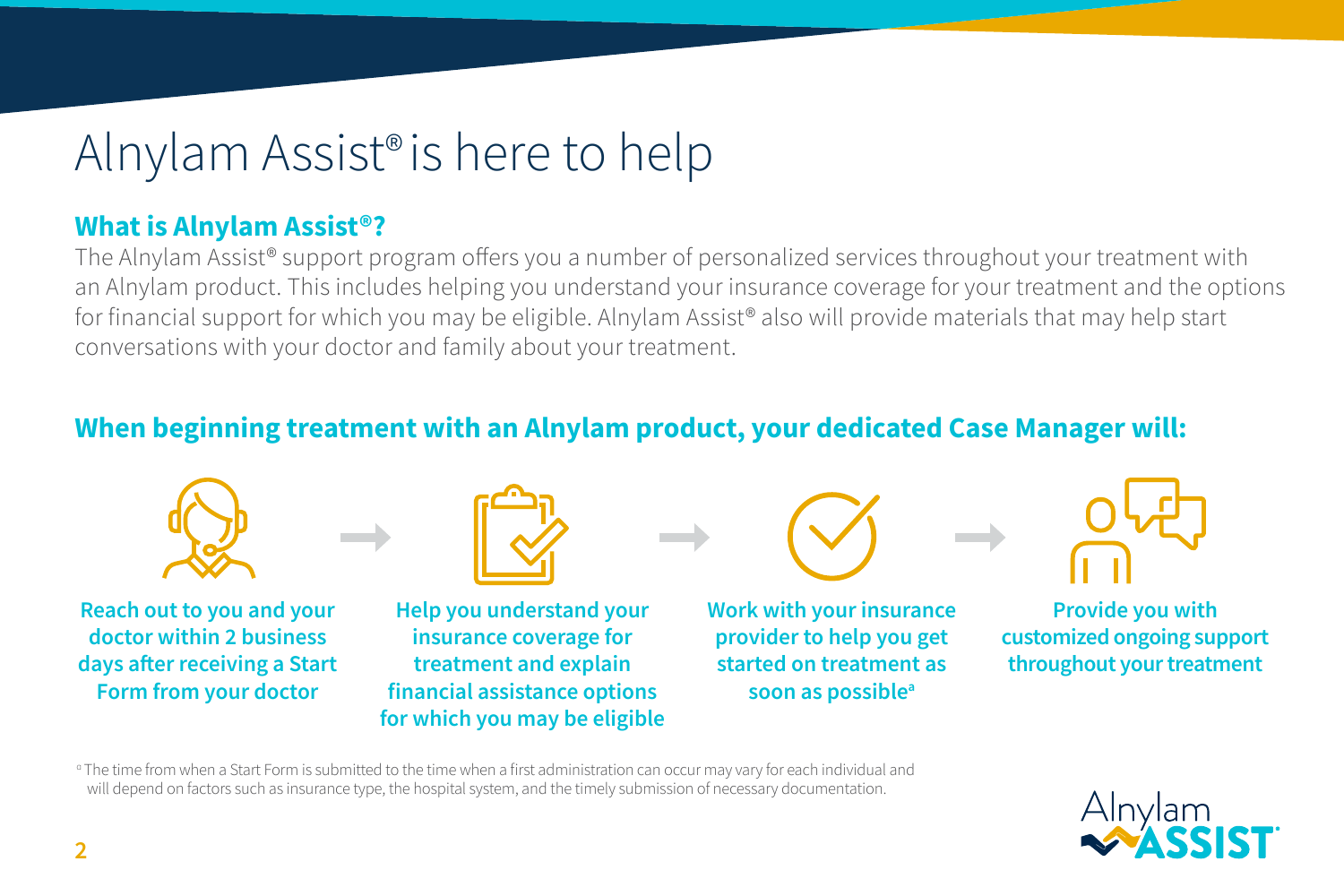# Partnering with your dedicated support team



#### **Case Manager**

When you and your doctor choose to begin treatment with an Alnylam product, you will be partnered with a dedicated Alnylam Assist® Case Manager. Case Managers are experienced in helping individuals get started on treatment and providing ongoing support. They will tailor their level of contact based on your personal needs.

Your Case Manager can **help you understand your insurance coverage** and options for financial support based on eligibility, as well as provide you with educational resources.



To reach your dedicated Case Manager, call **1-833-256-2748** Monday–Friday, 8am–6pm ET.



## **Patient Education Liaison (PEL)**

PELs have backgrounds in nursing and are experienced in educating patients and family members about their disease. PELs can help you in a variety of ways, including providing disease and product education, connecting you to additional resources, and answering questions about treatment with one of Alnylam's products.

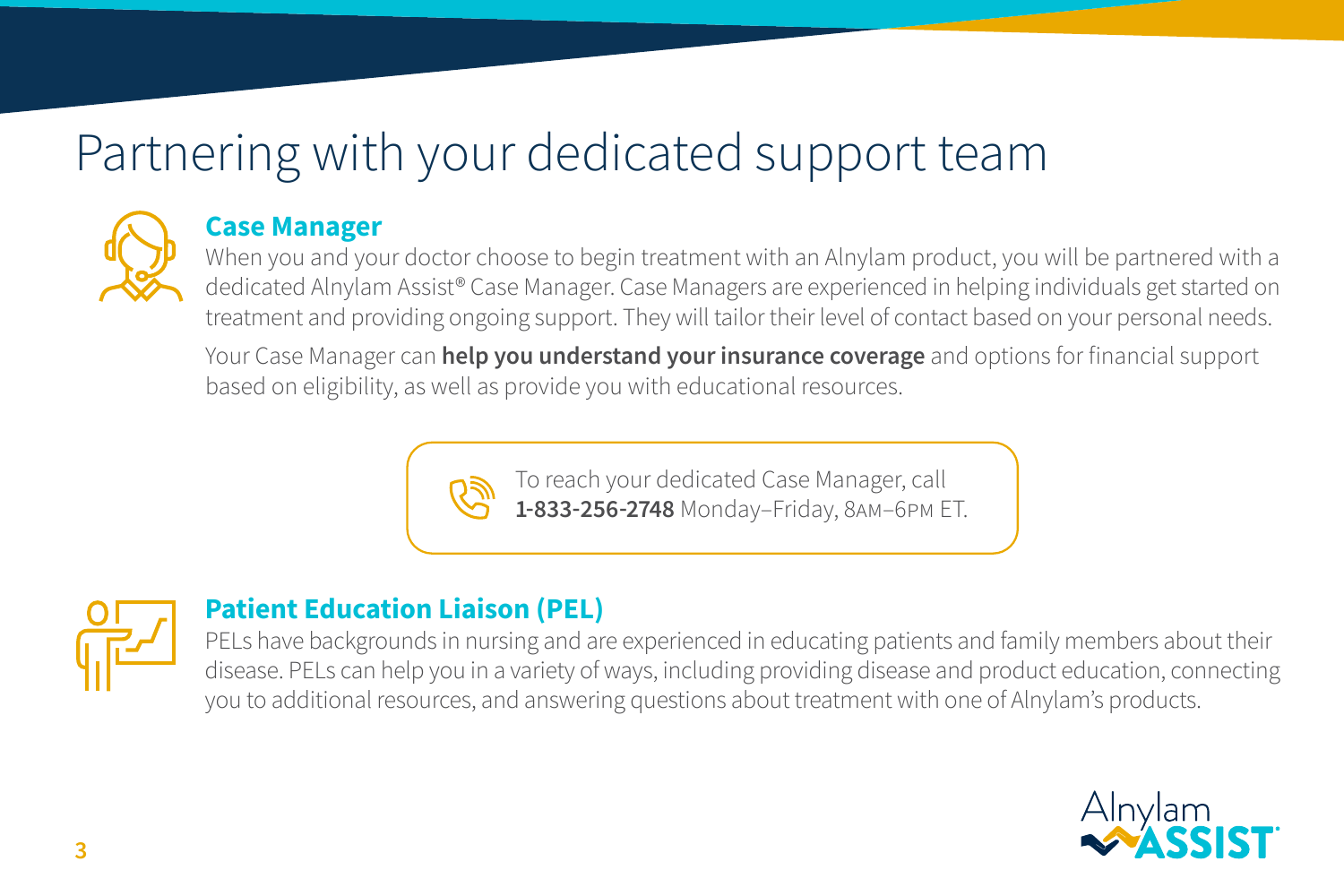# Getting started with Alnylam Assist®



### **Understanding your benefits**

Your Case Manager will review your insurance coverage and answer questions about your insurance benefits for treatment with one of Alnylam's products.



#### **Financial assistancea**

Alnylam Assist® provides financial assistance options to qualifying individuals. Your Case Manager will work with you to determine eligibility.<sup>b</sup>

#### ▷ **I have insurance**

- —Our Quick Start Program provides up to 3 doses at no cost while you wait for confirmation of insurance coverage
- —Our Commercial Copay Program enables you to pay \$0 out-of-pocket for medication and administration costs<sup>c</sup>

#### ▷ **I'm uninsured or I do not have coverage for Alnylam's products**

—Our Patient Assistance Program may be able to provide you with one of Alnylam's products at no cost

If you are not eligible for Alnylam's financial assistance programs, your Case Manager can provide you with information about other organizations that may be able to provide assistance.

<sup>c</sup> Patients with Medicare, Medicaid, or other government-sponsored insurance are not eligible for Alnylam's Commercial Copay Program.



a Some state laws may restrict or impact some aspects of these programs. A Case Manager can provide additional information.

<sup>b</sup> Individuals must meet specified eligibility criteria to qualify for assistance. Alnylam reserves the right to make eligibility

determinations and to modify or discontinue the program at any time.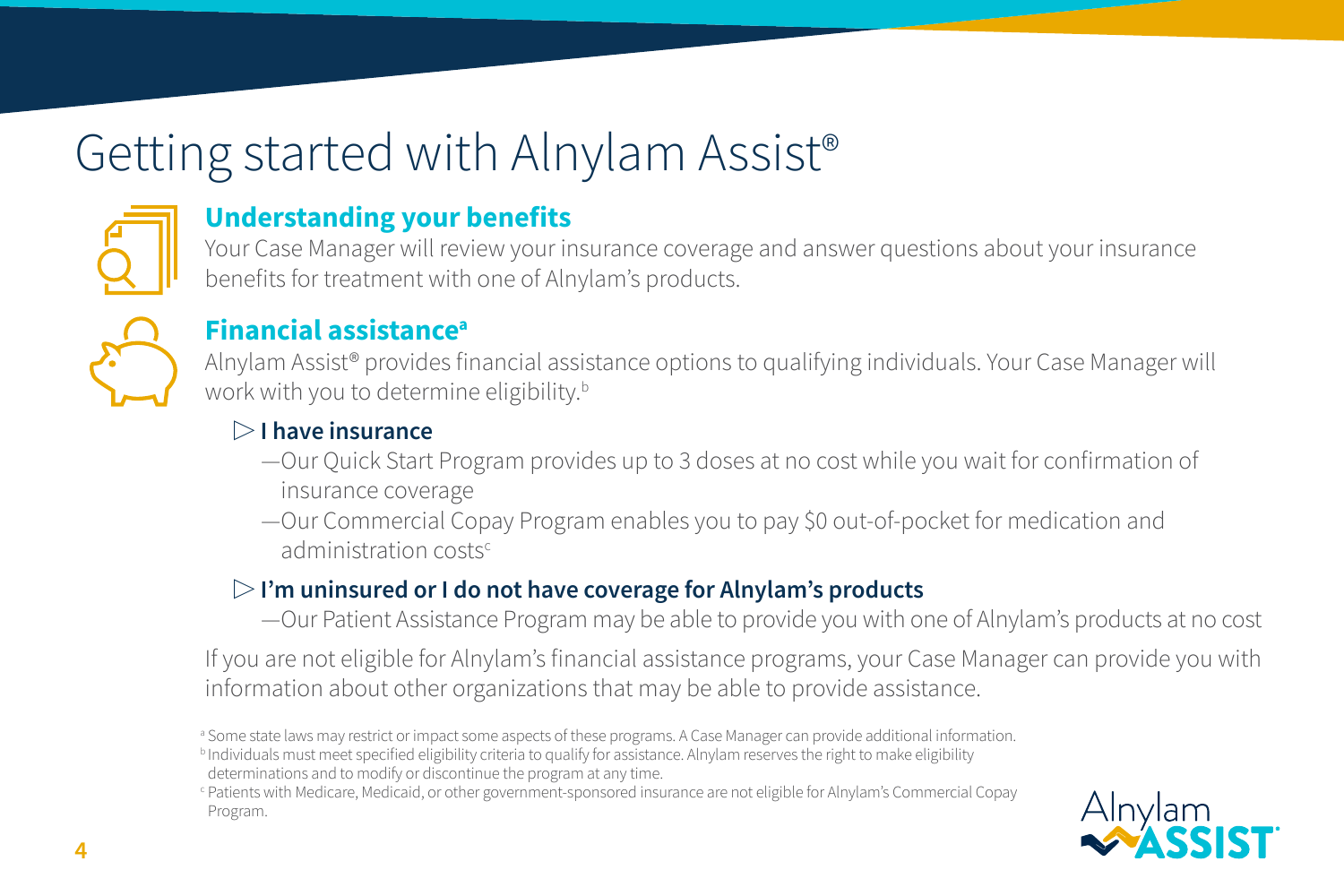

### **Ongoing support**

Our personalized level of support doesn't stop once you start your treatment with one of Alnylam's products. We'll continue to provide assistance throughout your treatment.



#### **Disease and Product education**

Education can help you make more informed choices about your health. Your Case Manager can connect you with an Alnylam Patient Education Liaison (PEL) who can answer questions about your disease and treatment as well as provide resources to help you and your family learn more about the condition.



# **Finding a Treatment Site**

If needed, your Case Manager will work with your doctor to help find a place for you to receive your treatment, which may be at a hospital, treatment center, or at your home. Please note that home administration may not be covered by all insurance plans.